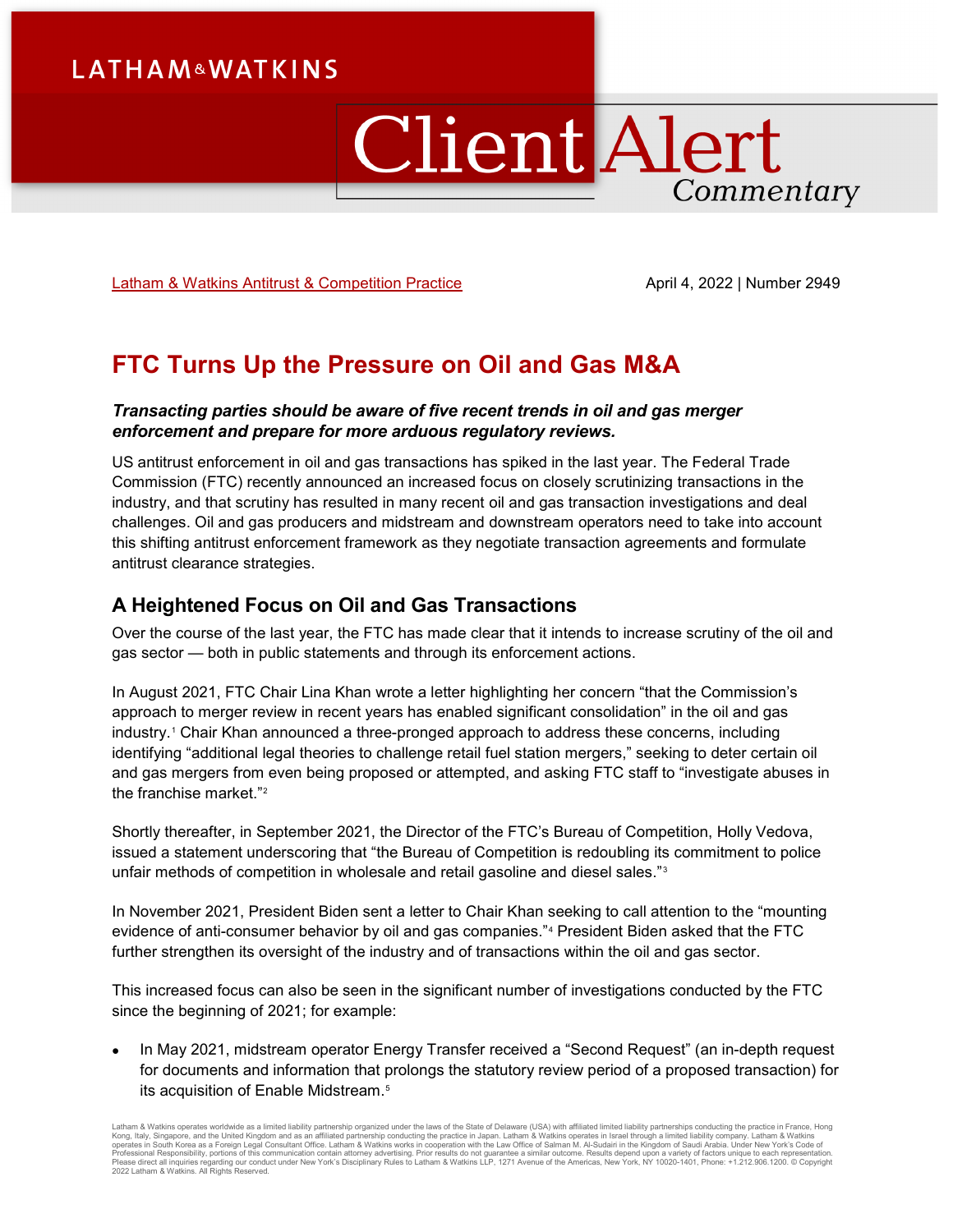- In June 2021, 7-Eleven and Marathon Petroleum agreed with the FTC to divest hundreds of fuel outlets after a protracted investigation of their transaction.<sup>[6](#page-5-5)</sup>
- In July 2021, Berkshire Hathaway Energy (BHE) and Dominion Energy agreed to terminate the proposed acquisition of Dominion's Questar Pipeline by BHE due to concerns about the ability to obtain clearance from the FTC.[7](#page-5-6)
- In the fall of 2021 and into 2022, several additional transactions underwent lengthy Second Request investigations, including HollyFrontier's purchase of Sinclair Oil, [8](#page-5-7) Vertex Energy's sale of motor oil collection and re-refining assets to Safety-Kleen Systems,[9](#page-5-8) and EnCap Investments' acquisition of oil and gas producer EP Energy.

#### **Newly Emerging Oil and Gas Industry Antitrust Enforcement Trends**

There are several recent trends in FTC enforcement in Hart-Scott-Rodino (HSR) Act investigations that parties should be aware of when analyzing and evaluating potential transactions, negotiating transaction agreements, and projecting the timeline for regulatory review.

#### **1. More Second Request Investigations and a Less Accommodating FTC**

As noted above, this past year has seen a marked uptick in the number of in-depth Second Request investigations of transactions in the oil and gas sector, including a heightened focus on both upstream and midstream deals. Under the HSR Act, the FTC may launch a Second Request investigation if it cannot resolve potential competition concerns about a transaction within the initial 30-day (or 60-day with a pull-and-refile) HSR Act waiting period. These lengthy investigations involve onerous requests requiring the production of large volumes of documents, detailed information, and data extending back multiple years. Second Request investigations often consume nine to twelve months, and in some cases extend to fifteen months or more.

In addition to a larger number of Second Request investigations, the burden and associated compliance timeline for completing these investigations has increased. There has been a general trend toward lengthier investigations at the FTC.<sup>[10](#page-5-9)</sup> This trend stems from a variety of factors, including the agency's reluctance to grant the transaction parties' requests for accommodations to reduce the burden of complying with the Second Request, and its demands for lengthier decision-making timeframes beyond what the agency is permitted by the HSR Act. For example, new policies require more onerous privilege logging, and more scrutiny of the technical specifics of how the parties seek to comply with the Second Request. The FTC is also asking for more time to reach a decision after the parties have complied with the Second Request, often an extra three months in addition to the one month that the HSR Act provides.

Transaction parties need to take the timing, burden, and cost impacts of these challenging trends into account. This includes ensuring that their transaction agreements have the necessary covenants, conditions and timing provisions to allow the parties to successfully address a lengthy investigation process. The parties need sufficient time built into the "outside date" of their transaction agreement to allow them to respond to an investigation and, if necessary, negotiate a remedy or litigate a challenge of the deal.

#### **2. More Demanding Requirements for Remedies Including Prior Approval Requirements and Constraints on Divestiture Buyers**

The transaction parties may elect to propose a "remedy" to address the FTC's concerns about a transaction. This often takes the form of a divestiture of assets or businesses in the area where the FTC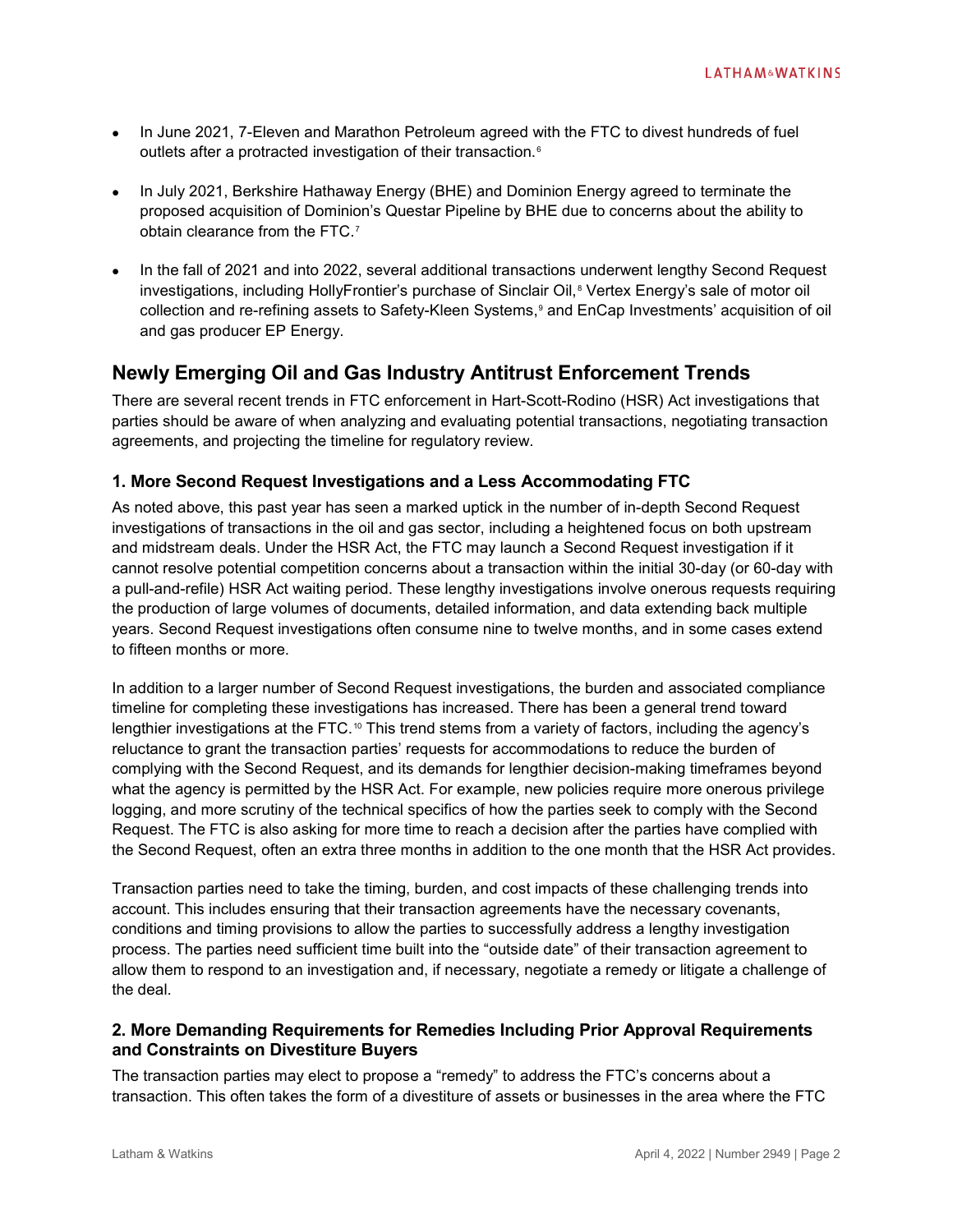claims to have identified competitive harm. The terms of the remedy are negotiated, agreed, and memorialized in a consent decree with the FTC. As of October 2021, the FTC has taken the position that consent decrees must now contain "prior approval" provisions. These provisions typically require the posttransaction entity to obtain, for 10 or more years following the consummation of the transaction, affirmative approval from the FTC before any future transaction that involves the relevant market(s) implicated by the competitive harm that the FTC alleges, even when such a transaction is not otherwise HSR-reportable. The FTC has indicated that it may consider expanding the scope of prior approval provisions on a case-by-case basis to include products or geographies beyond the scope of the specific relevant markets at issue.<sup>[11](#page-5-10)</sup> While the precise contours of enforcement of these provisions remains to be seen, the FTC's statement could conceivably open the door to an indefinite review period for transactions that fall below the HSR-reportability threshold, significantly expanding the scope of the FTC's review authority.

Notably for the oil and gas sector, the FTC highlighted in its September 2021 statement that it would consider imposing prior approval requirements that go beyond the overlapping product and geographic markets implicated by the underlying transaction where circumstances so justify, noting that "[o]il and gas mergers are prime candidates to require this tougher extra relief."<sup>[12](#page-5-11)</sup>

In addition to prior approval requirements, the FTC has also recently required the purchaser of the divestiture assets or businesses — an unrelated third party that has agreed to acquire the divestiture business or assets as part of the remedy process — to obtain FTC prior approval for the sale of those assets or businesses for up to 10 years post-closing, depending on the characteristics of the proposed buyer. This significant imposition is likely to have a chilling effect on potential divestiture buyers, for fear of acquiring assets or businesses that cannot be easily transferred if necessary or financially desirable for several years post-acquisition.

These new requirements mean that transaction parties must consider both (i) the potential impact of the prior approval provisions on the buyer's go-forward business and (ii) the possibility that the divestiture buyer restrictions could make finding a party willing to agree to those constraints difficult. Taken together, these considerations could mean that transactions become more difficult to resolve through a remedy, and transaction parties could be forced to litigate an FTC challenge and/or revise, restructure or abandon their deal.

#### **3. Bad Documents Significantly Impacting Merger Investigations**

The content of parties' transaction-related and ordinary-course documents have had an increasingly important impact in the current enforcement environment. Certain documents relating to the proposed transaction and topics around competition, markets, sales growth and synergies are required to be submitted to the agencies along with the notification form pursuant to the HSR Act. These documents, known as Item 4(c) and 4(d) documents, are reviewed closely by the agencies, and any references to dominance, potential post-transaction price increases or output reductions, or a discussion of high combined market shares or limited competitive constraints, can significantly increase the likelihood that the agency opens an investigation into the transaction.

Further, as part of an in-depth Second Request investigation, the parties are required to produce thousands of employee emails, internal business documents, text and chat messages, and various other materials to the FTC. Discussions in these documents about a concentrated market or the posttransaction entity having market power, dominance, or the ability to charge higher prices can greatly influence the course of the investigation and can lead the FTC to challenge a deal, even if the economics do not necessarily align with statements made in those documents. For example, the recent FTC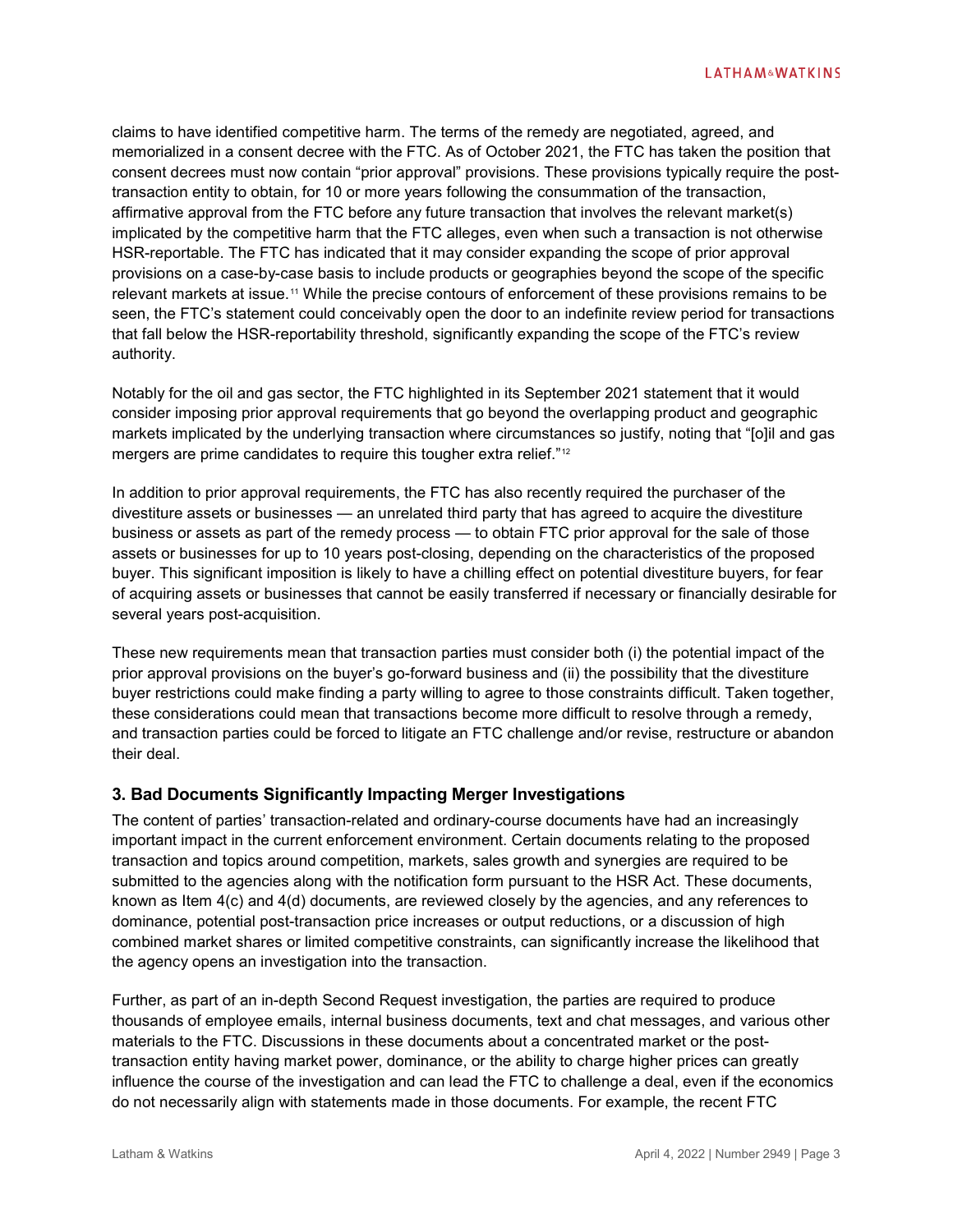complaint in the EnCap-EP Energy transaction cites several of buyer's internal business documents and notes that the buyer's "internal, high-level analysis and strategy documents acknowledged the likely competitive effects from the Acquisition."[13](#page-5-12) These statements included a discussion of the buyer "taking out 1 of 4 major producers" in Utah's Uinta Basin, and using a cartoon of "Pinky and the Brain" with the tagline "Try to Take Over Utah."[14](#page-5-13)

Companies should take steps early in a transaction process to ensure that company personnel and outside advisors understand the risks associated with creating documents that misrepresent the impact of the transaction or use exaggerated, hyperbolic language when discussing competitive dynamics or market structure.

#### **4. Commission Approval Delays**

Transaction parties may also need to account for the risk of FTC Commission approval delays. The recent Marathon/7-Eleven transaction highlights these risks. In that transaction, the agreement was signed in August 2020 and within a few months, it was reported that the parties were intending to divest several hundred gas stations to address overlaps between 7-Eleven and Speedway stores.<sup>[15](#page-5-14)</sup> The parties entered into a timing agreement with FTC Staff, which was extended four times.<sup>[16](#page-5-15)</sup> The last amendment reflected the parties' intention to close on May 14. As of the end of April 2021, the parties had agreed to a remedy with FTC Staff to divest 293 fuel outlets, and FTC Staff recommended that the FTC Commissioners approve the remedy. However, on May 11, two Commissioners requested a further extension for more time to review the remedy. The parties declined to provide the additional extension and closed the deal on May 14, but continued to operate in accordance with the terms of the remedy proposal. Two Commissioners issued a statement condemning the consummated transaction as illegal and stating that they were extremely troubled by the parties' decision to close without having finalized the consent decree with the Commission.[17](#page-5-16) The parties continued to work with FTC Staff on the terms of the remedy following the closing, and on June 25, the FTC announced that the Commission had approved the remedy, which required the divestiture of 293 stores and prohibited 7-Eleven from enforcing any noncompete provisions as to franchisees or employees.[18](#page-5-17)

This situation, while anomalous, shows that parties must be prepared for a lengthy and unpredictable review process and potential delays on the part of the Commission to reach a decision. For transactions with overlaps that may attract regulatory scrutiny, transacting parties should consider at the deal negotiation stage how they would proceed in the event of FTC inaction, and tailor the provisions in the transaction agreement to accommodate that potential outcome.

#### **5. "Close at Your Own Risk" Letters**

The FTC and DOJ recently began delivering letters to transaction parties in certain deals at the end of the initial HSR waiting period (even without any direct contact with the parties), after the parties "pull and refile" their HSR filing in order to give the agencies an additional 30 days to review the proposed transaction, or at the conclusion of a Second Request investigation and subsequent additional waiting period. These letters, colloquially known as "close at your own risk" letters, state that although the waiting period will soon expire, the agency's investigation is ongoing and, while the parties may choose to consummate the transaction, they do so at their own risk of a future challenge.[19](#page-5-18) These letters highlight the ability of the FTC and DOJ to challenge transactions before *or* after their consummation and underscore that parties cannot avoid an enforcement action by consummating the transaction.

Parties negotiating a transaction agreement may consider expressly addressing the receipt of a "close at your own risk" letter in the agreement. Some transaction agreements include specific language on this issue in the relevant closing conditions.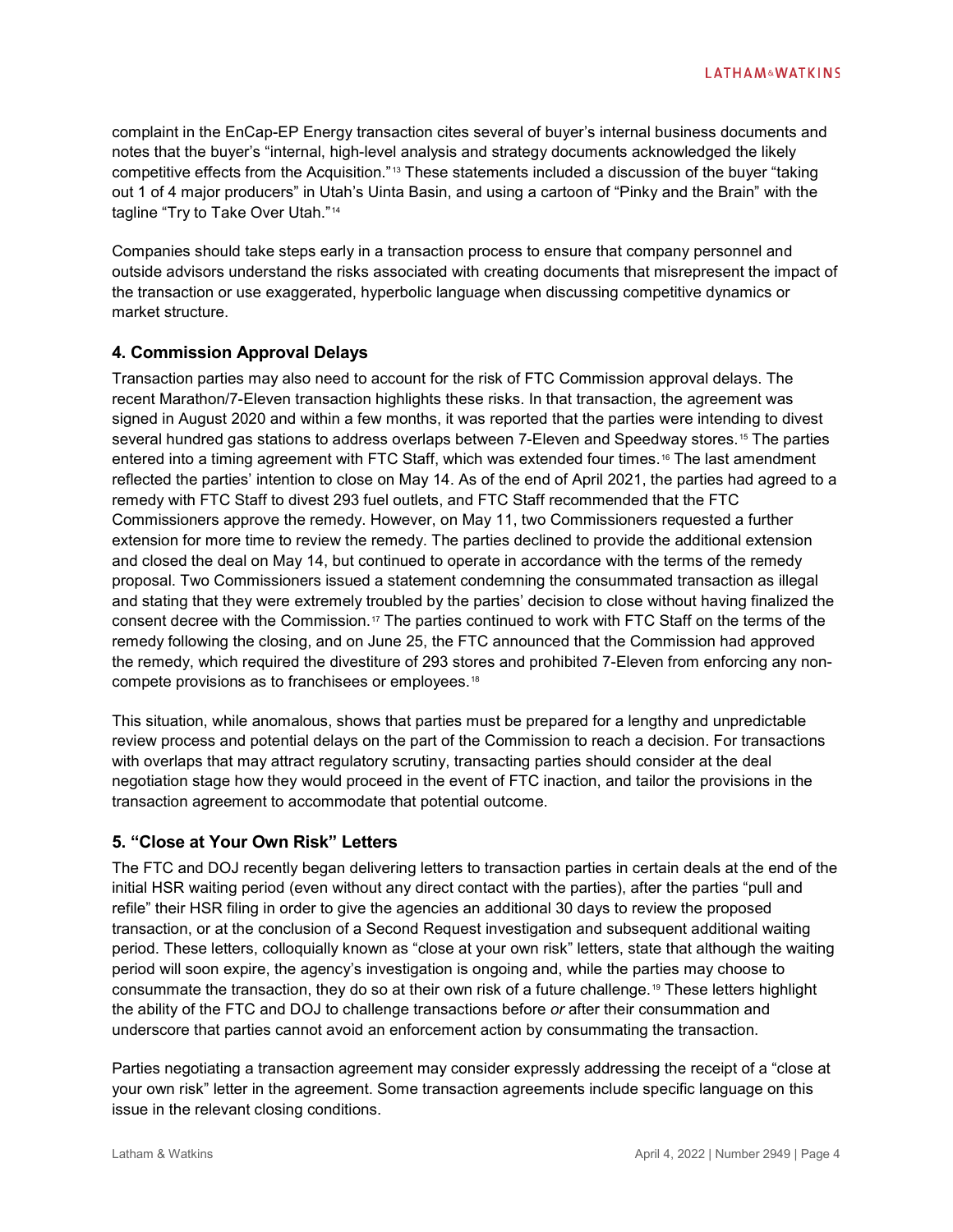### **Conclusion**

Given the heightened antitrust focus on the oil and gas sector and a recent shift toward more onerous investigations, greater uncertainty and more protracted delay, parties should consult antitrust counsel early in the process when considering a potential transaction and should keep counsel involved at each step along the way. These trends underscore the importance of taking account of different potential outcomes when negotiating transaction agreements and working with counsel to navigate the regulatory review process.

If you have questions about this *Client Alert*, please contact one of the authors listed below or the Latham lawyer with whom you normally consult:

**[Jason D. Cruise](https://www.lw.com/people/jason-cruise)**

jason.cruise@lw.com +1.202.637.1033 Washington, D.C.

**[Lindsey S. Champlin](https://www.lw.com/people/LindseySChamplin)** lindsey.champlin@lw.com +1.202.637.2122 Washington, D.C.

**[Caitlin N. Fitzpatrick](https://www.lw.com/people/caitlin-fitzpatrick)** caitlin.fitzpatrick@lw.com +1.202.637.3358 Washington, D.C.

#### **You Might Also Be Interested In**

[Annual HSR Threshold Adjustments Announced for 2022](https://www.lw.com/thoughtLeadership/annual-hsr-threshold-adjustments-announced-for-2022)

[Horizontal Reform: What Businesses Need to Know](https://www.lw.com/thoughtLeadership/Horizontal-Reform-What-Businesses-Need-to-Know)

Does the EC's Decision on *Aegon* [Signal the Renaissance of Article 21 EUMR?](https://www.lw.com/thoughtLeadership/Does-the-EC%E2%80%99s-Decision-on-Aegon-Signal-the-Renaissance-of-Article-21-EUMR)

[European Commission Publishes Final Report on Sector Inquiry into Internet of Things](https://www.lw.com/thoughtLeadership/european-commission-publishes-final-report-on-sector-inquiry-into-internet-of-things)

Client Alert is published by Latham & Watkins as a news reporting service to clients and other friends. The information contained in this publication should not be construed as legal advice. Should further analysis or explanation of the subject matter be required, please contact the lawyer with whom you normally consult. The invitation to contact is not a solicitation for legal work under the laws of any jurisdiction in which Latham lawyers are not authorized to practice. A complete list of Latham's Client Alerts can be found at [www.lw.com.](http://www.lw.com/) If you wish to update your contact details or customize the information you receive from Latham, [visit our subscriber page.](https://www.sites.lwcommunicate.com/5/2399/forms-english/subscribe.asp)